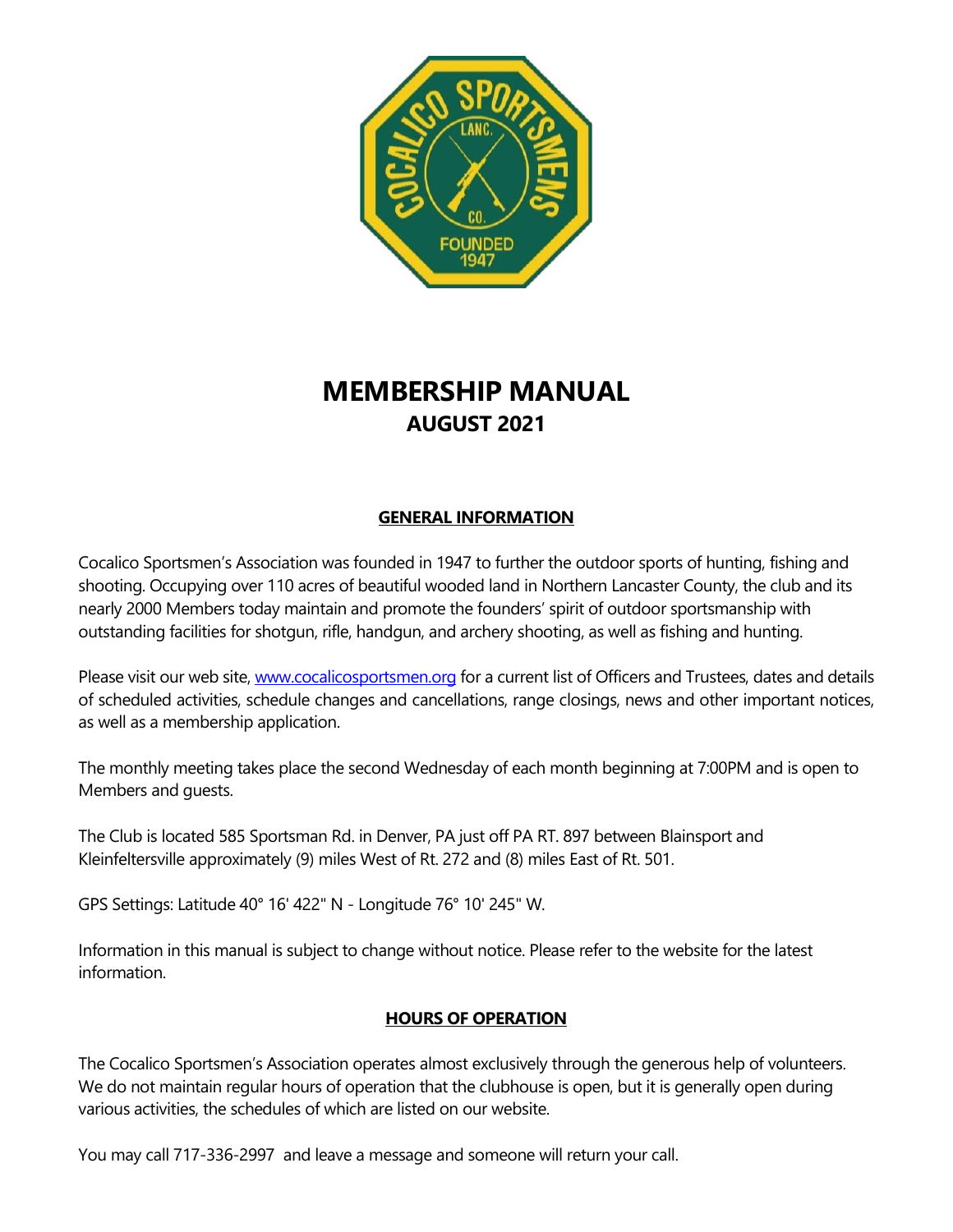The Rifle, Handgun, and Archery Ranges are open for Members use daily from 8:00am until sunset.

The Trap and Skeet Fields are open for Members and the general public at times designated in the Trap and Skeet Fields section of the website and this manual.

The Fish Pond is open for Members use at all times. See the Fish Pond Rules section for restrictions.

Facilities may be closed occasionally for maintenance, please see the website for closings and obey all Range Closed signs.

The club property is open for hunting to Members only during the normal hunting seasons and hours established by the Pennsylvania Game Commission. Hunters shall comply with all game laws and regulations while hunting on club property.

#### **GENERAL RANGE RULES**

- 1. Violations of any range rules may result in loss of range privileges, suspension or dismissal from the club.
- 2. Rifle, Handgun, and Archery Ranges and the Fish Pond may be used only by Members in good standing. Guests are not permitted to use these facilities unless they are with a Member who has paid the annual Guest Pass Fee and the guests have completed the Guest Liability Waiver.
- 3. A current membership card must be displayed at all times on all ranges except on the shotgun ranges where Members and the general public pay a separate fee to shoot.
- 4. Children under 18 years of age must be directly supervised by a parent Member at all times. The term "parent" shall include grandparents or person in loco parentis.
- 5. No firearms or bows shall be handled while anyone is down range. Whenever anyone is down range all firearms shall be unloaded, with the action open and lying on the bench.
- 6. Shooters must ensure the firing line is clear before going down range.
- 7. Muzzles must be pointed down range at all times.
- 8. Shoot together and check targets together.
- 9. Spectators shall not distract or interfere with shooters.
- 10. No person shall use any range while under the influence of alcohol or drugs.
- 11. No cross-range shooting on any range.
- 12. No glass or other "plinking" type targets on any range.
- 13. No firearms, bows or other equipment shall be handled without the owner's permission.
- 14. Fully automatic and .50BMG firearms are prohibited.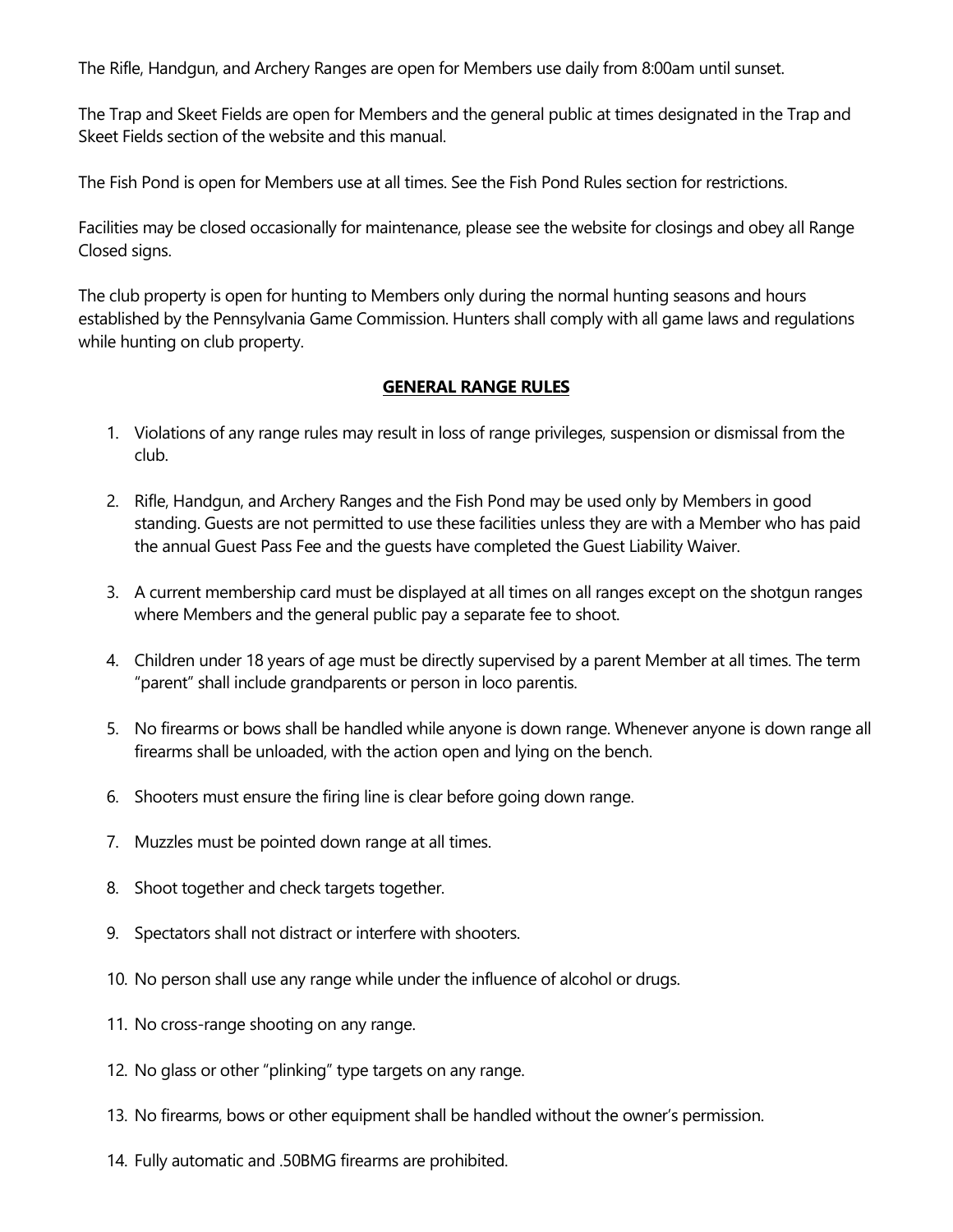- 15. All shooting must be done from the established firing lines or benches with the following exception: Positional shooting (standing, sitting, kneeling or prone) may be done immediately in front of the shooting bench provided no other shooters are shooting from the benches. Bench shooters have priority and a positional shooter must yield the range to a bench shooter. Firing lines vary on the Handgun Range.
- 16. Please police the range; pick up spent casings and remove targets when finished shooting. Put all trash in the provided waste barrels. Firing lines and targets shall be cleaned up after use. Do not discard dud or live ammo in the waste barrels.
- 17. Eye and ear protection is *mandatory* on Trap and Skeet Fields and is strongly recommended on all Rifle and Handgun Ranges.
- 18. Do not monopolize a range or field while other Members are waiting to shoot.
- 19. *ABSOLUTELY NO SHOOTING* over any backstop or berm. Anyone reported, caught or observed on video shooting over ANY range backstop or berm will be reported to the Disciplinary Committee. Punishment will be determined by the Committee and may include any sanction up to and including dismissal from the club.
- 20. Observe posted range rules at each range.

# **RIFLE RANGES**

- 1. Range hours are 8:00am until sunset with the following exceptions:
	- o The Lower Ranges are closed whenever trap or skeet shooting is in progress.
	- o All Rifle Ranges are closed on the second Sunday of each month during the monthly trap shoot until 3:00pm. The Handgun Range is open during that time.
- 2. The Rifle Range is restricted to rifles, hunting style handguns, and shotguns using slugs only.
- 3. Any caliber or load firing a single bullet is allowed, however tracers or incendiary ammunition are prohibited.
- 4. Only paper type targets are allowed. No "plinking" targets of any kind are permitted except air rifle or .22 caliber swing type targets are permitted but must be set up immediately in front of the backstop.
- 5. Paper targets must be attached to the backer within the target frame. No targets may be attached to posts or railings at any time.

## **HANDGUN RANGES**

- 1. Range hours are 8:00am until sunset.
- 2. Firearms allowed on the Handgun Range are limited to handguns only, in handgun calibers only. No shoulder fired firearms are allowed, including rimfire rifles, pistol caliber carbines, nor AR Style pistols in rifle calibers.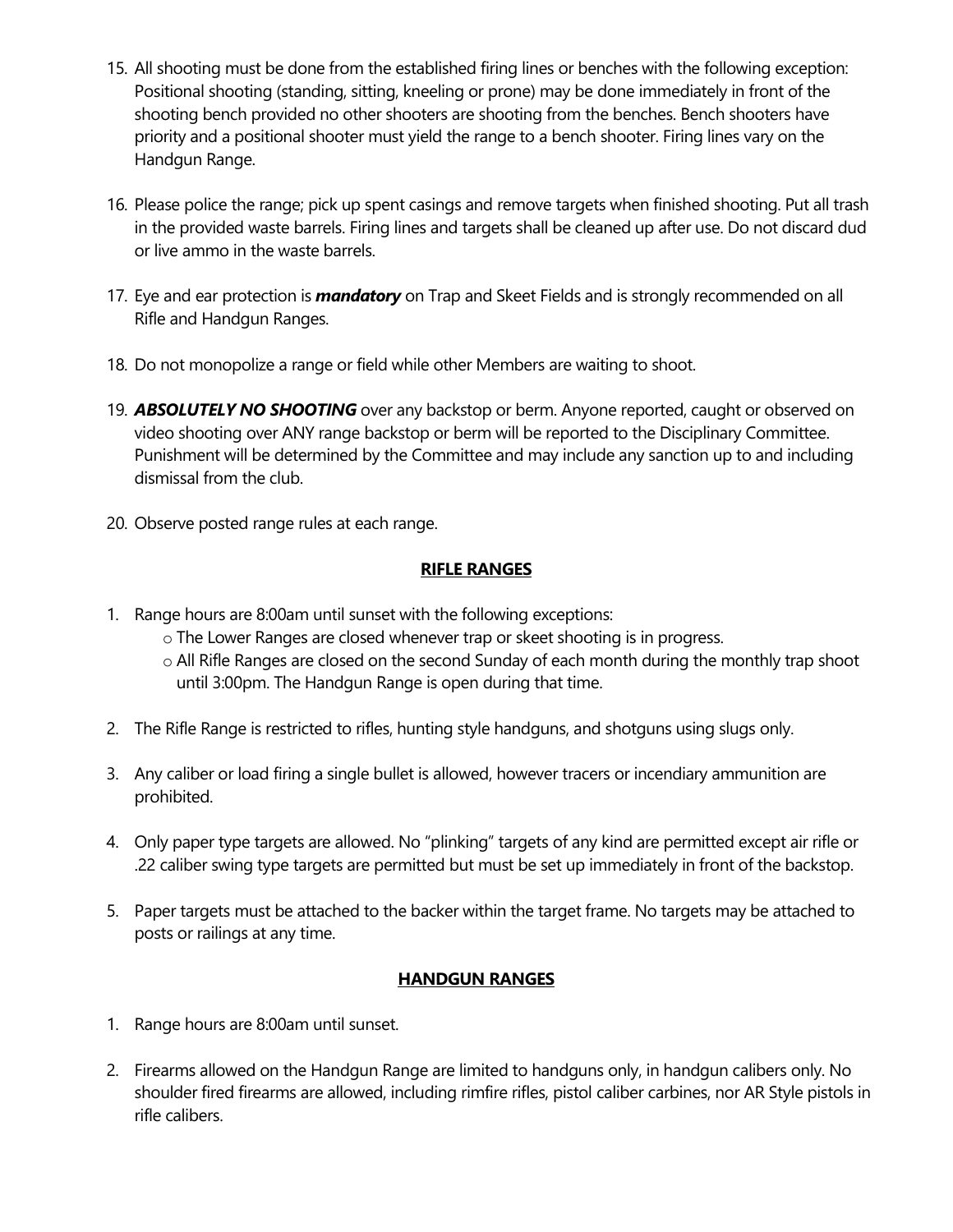- 3. AR Style pistols in handgun calibers only are allowed and attached arm braces may only be used as designed for bracing, but they cannot be used as a buttstock and fired from the shoulder mounted position.
- 4. Single shot style handguns such as the T/C Encore may only be used on the Handgun Range if chambered in pistol calibers, not rifle calibers.
- 5. The delineation of handgun versus rifle calibers can be found on the Sporting Arms and Ammunition Manufacturers Institute (SAAMI) website[, www.saami.org.](http://www.saami.org/)
- 6. Do not shoot from a position less than 8 yards away from steel targets due to ricochet hazard. It is recommended that you do not shoot full metal jacket ammo at the steel targets due to ricochet hazard.

## **SHOTGUN PATTERNING RANGE**

- 1. Range hours are 8:00am until sunset.
- 2. Patterning paper shall be mounted on the provided wire backer.
- 3. Shot of any material can be used, but no slugs allowed.

#### **TRAP AND SKEET FIELDS**

- 1. Hours for Trap Fields are as follows:
	- o Monthly Trap shoot the second Sunday of each month from 9:00am to 3:00pm Year Round
	- o Trap practice Thursdays starting at 6:00pm until 9:00pm Year Round
- 2. Hours for Skeet Fields are as follows:
	- o Tuesdays-4:00pm to 7:00pm-Daylight Savings Time Only
	- o Wednesdays-12:00pm to 3:00pm-Year Round
	- o Wednesdays-5:00pm to 8:00pm-Year Round
	- o Saturdays-12:00pm to 3:00pm-Year Round
- 3. Trap and Skeet Fields are open to Members and the general public.
- 4. Eye and ear protection is mandatory for shooters and spectators on the Trap and Skeet Fields.
- 5. Shotgun actions shall be open at all times when not on the firing line unless the gun is in a gun rack or case.
- 6. Loading of more than two shells at a time is prohibited.
- 7. Use of a "hand trap" to throw clay targets by hand is permitted directly behind the first trap house closest to the clubhouse, except during organized shoots.

## **ARCHERY RANGE**

1. The Archery Range is open to Members at all times unless otherwise posted. Guest Pass Policies apply.